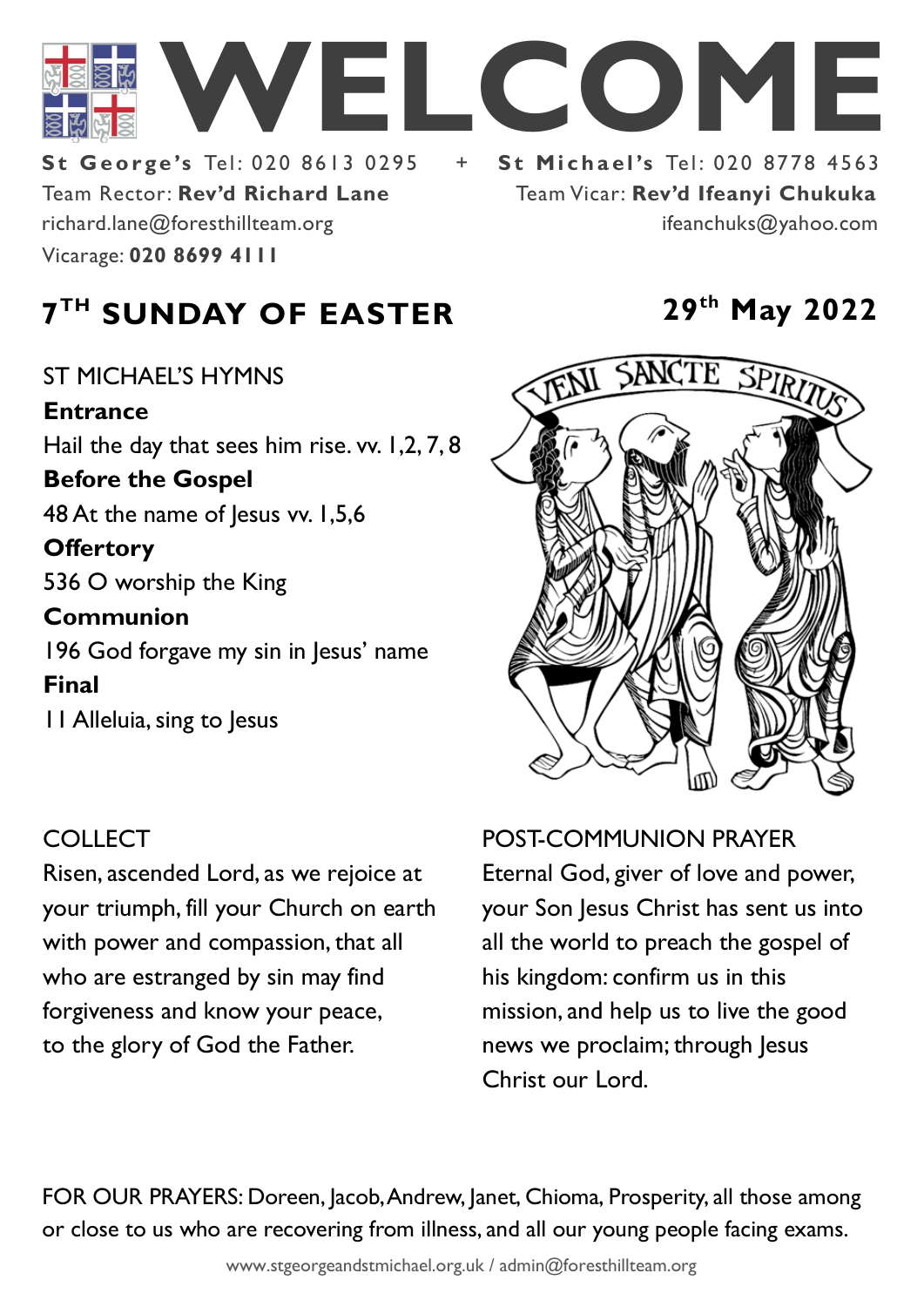## GIVE A LITTLE

Help support the work at St Michael's. You can easily donate online using this QR code—scan it with your camera and it will take you directly to the donations page –or ask for our contactless device that you can use to donate with your credit or debit card.



೧೪೧

# JUBILEE PARTY

You're invited to St George's Jubilee Party on **Saturday 4 June** starting at 14:30! Please come along to enjoy delicious food and join in the fun. Entrance is complimentary but please bring your own drinks. (We still need more cakes and biscuits).

Highlights of the day will include :-

- Fancy Hat Competition for children and adults (Royal theme)
- Games and Races for children
- Jubilee Quiz for all the family
- Toast the Queen with a St George's Cocktail

# **EVENTS THIS WEEK**

*All Week* Parish office closed

*Monday 30 May* Hall: 09:30-11:30 - Toddler Group

*Tuesday 31 May* Hall: 09:30-11:30 - Toddler Group Hall: 18:30 - 20:00– Pilates

*Wednesday 1 June* Church: 09:30-11:30 - Toddler Group

*Saturday 4 June* Hall: 09:00-17:00—7th Day Adventists **St George's Hall & outside: 14:30 - Jubilee party** *Sunday 5 June* Church 10:00 - Holy Communion Hall 13:00-17:00 - I AM Church

# **UPCOMING EVENTS**

*Sunday 12 June* Church 10:00 - **Sunday School**

# SERVICE INFORMATION

- Our service on the **first Sunday** of every month is lead by our children and young people.
- Sunday School is on the **second**  and **fourth Sundays** of the month.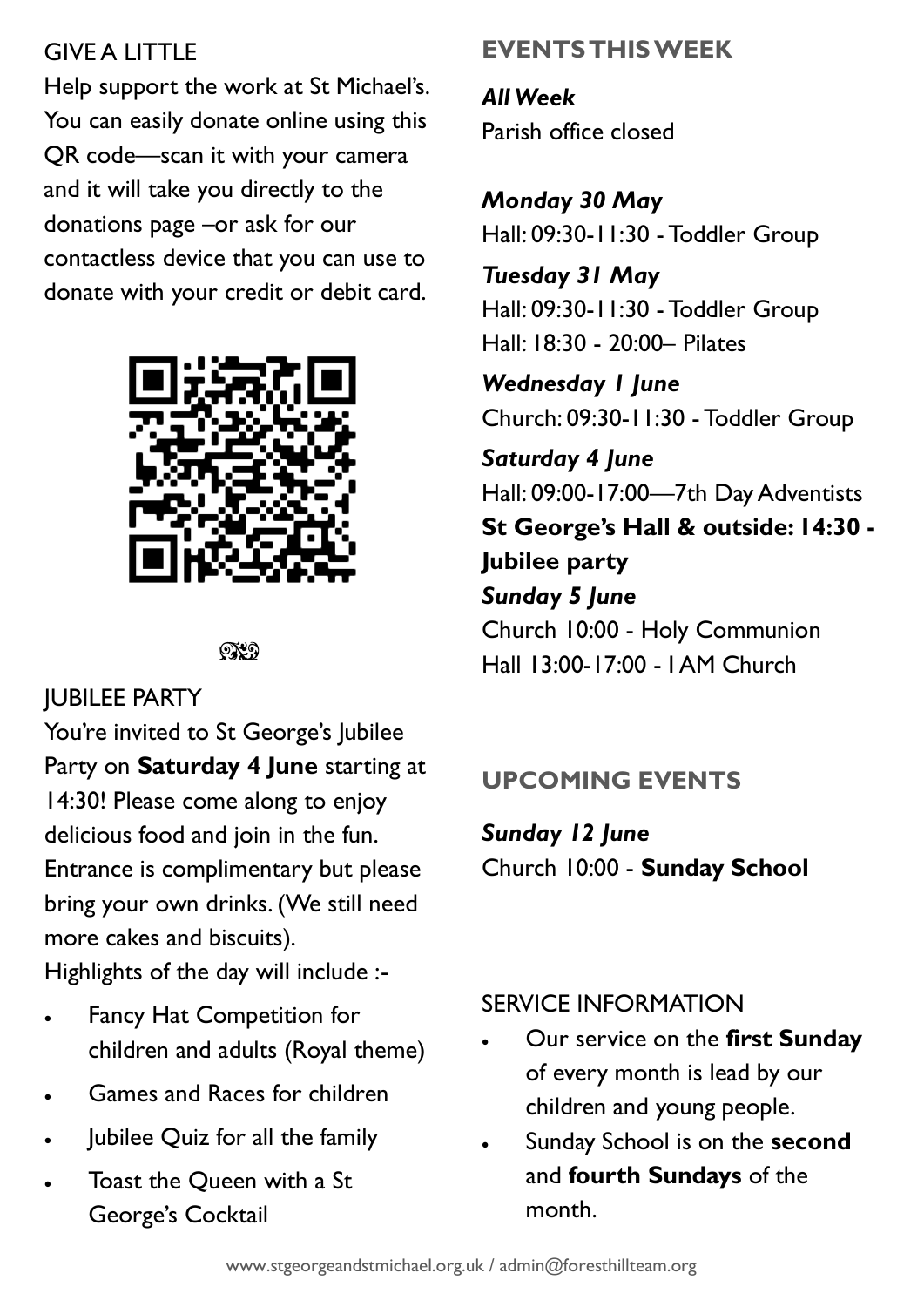# LEWISHAM FOOD BANK

The food bank are in need of food donations. At the time of printing they need:

- UHT MILK (SEMI SKIMMED OR FULL FAT - NOT SKIMMED)
- LONG-LIFE JUICE
- CEREAL
- TINNED TOMATOES
- TINNED SWEETCORN
- TINNED PULSES
- TINNED FISH
- TINNED FRUIT
- TINNED RICE PUDDING
- **BISCUITS**
- RICE
- COOKING OIL
- **PASTA SAUCE**
- **TEA BAGS**
- HALAL/GLUTEN FREE ITEMS
- VEGETARIAN MEALS (NON PERISHABLE)
- LOW/REDUCED SUGAR CEREAL
- NO ADDED SUGAR TINNED FRUIT
- SHOWER GEL
- TOILET ROLLS
- **SANITARY TOWELS**
- NAPPIES (LARGER SIZES)
- **BABY WIPES**
- WASHING UP LIQUID
- **STRONG CARRIER BAGS**

Donations can be brought to church and left in the vestry or can be taken directly to the foodbank:

Delivery address: Hope Centre 118 Malham Road London SE23 1AN

Delivery times: Mon – Fri: 9 am – 3 pm. Please call on **07828 326749** to check before arranging a delivery time. Thank you!

 $\mathbb{C}\mathbb{C}$ 

# LOST PROPERTY

There is a box of lost property in the Lady Chapel at St Michael's. Please have a look and see if there's anything of yours in there over the next couple of weeks. After that, it will all be disposed of.

 $QX$ 

# ADMINISTRATOR ON LEAVE

The parish office will be closed next week for annual leave. I'll be back to work **Monday 6 June**.

೧೪೧